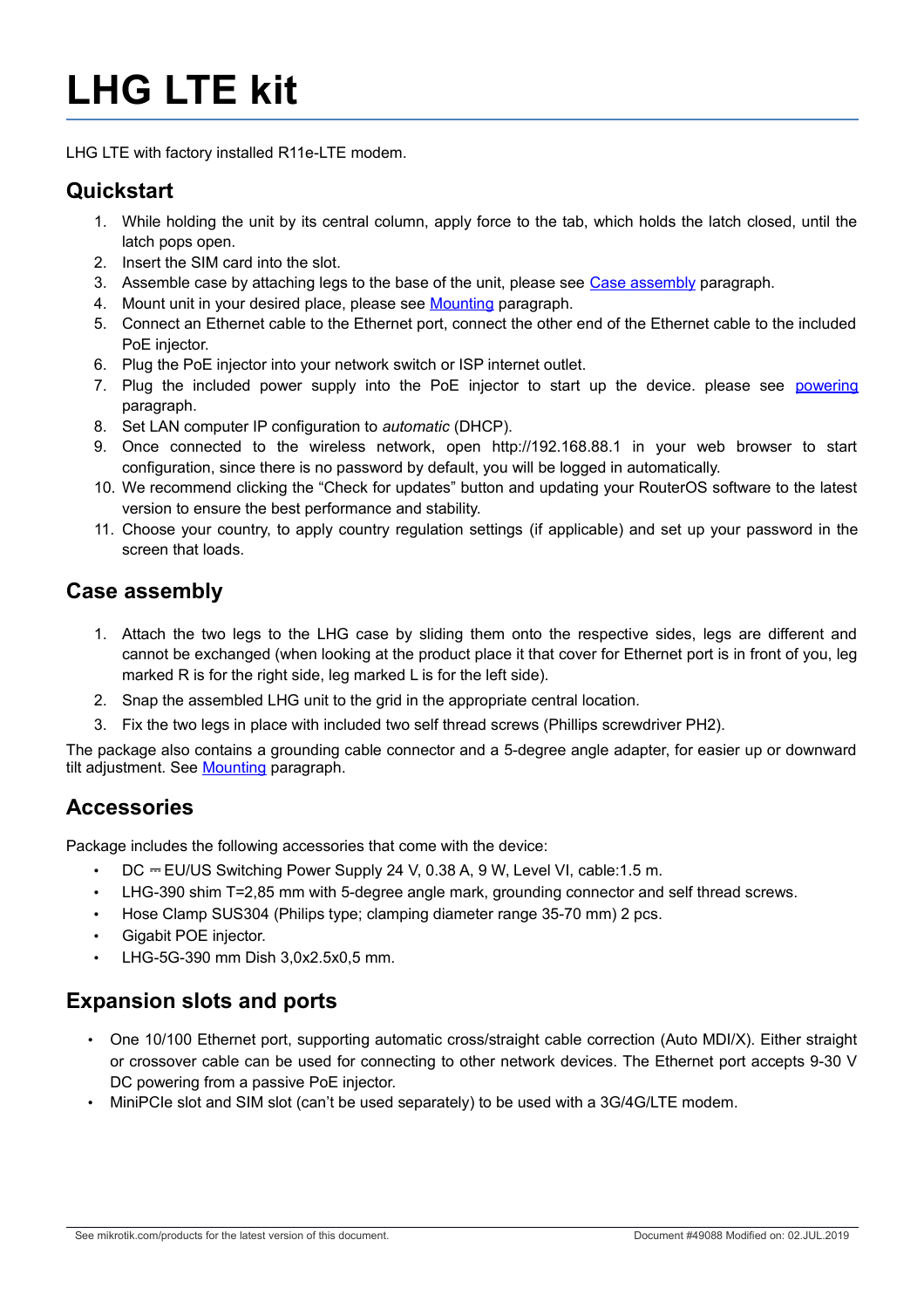### **Opening the case cover**

Optional - to access the miniPCIe slot, the opening of the unit top cover is required. As an opening tool, you can use a large size flat head screwdriver or a small coin. Be extremely cautious when opening, because the incorrect opening of the clip can break it off!

*Mounting and configuration of this device should be done by a qualified person.* Follow these steps:

1. Follow this order when opening the unit.



3. Turn the screwdriver, until one side pops open. Continue in the above order.

2. Insert a screwdriver into the first slot.



4. Lift cover to access the card.





Additional Caution when lifting up the cover, do not force it with sharp objects.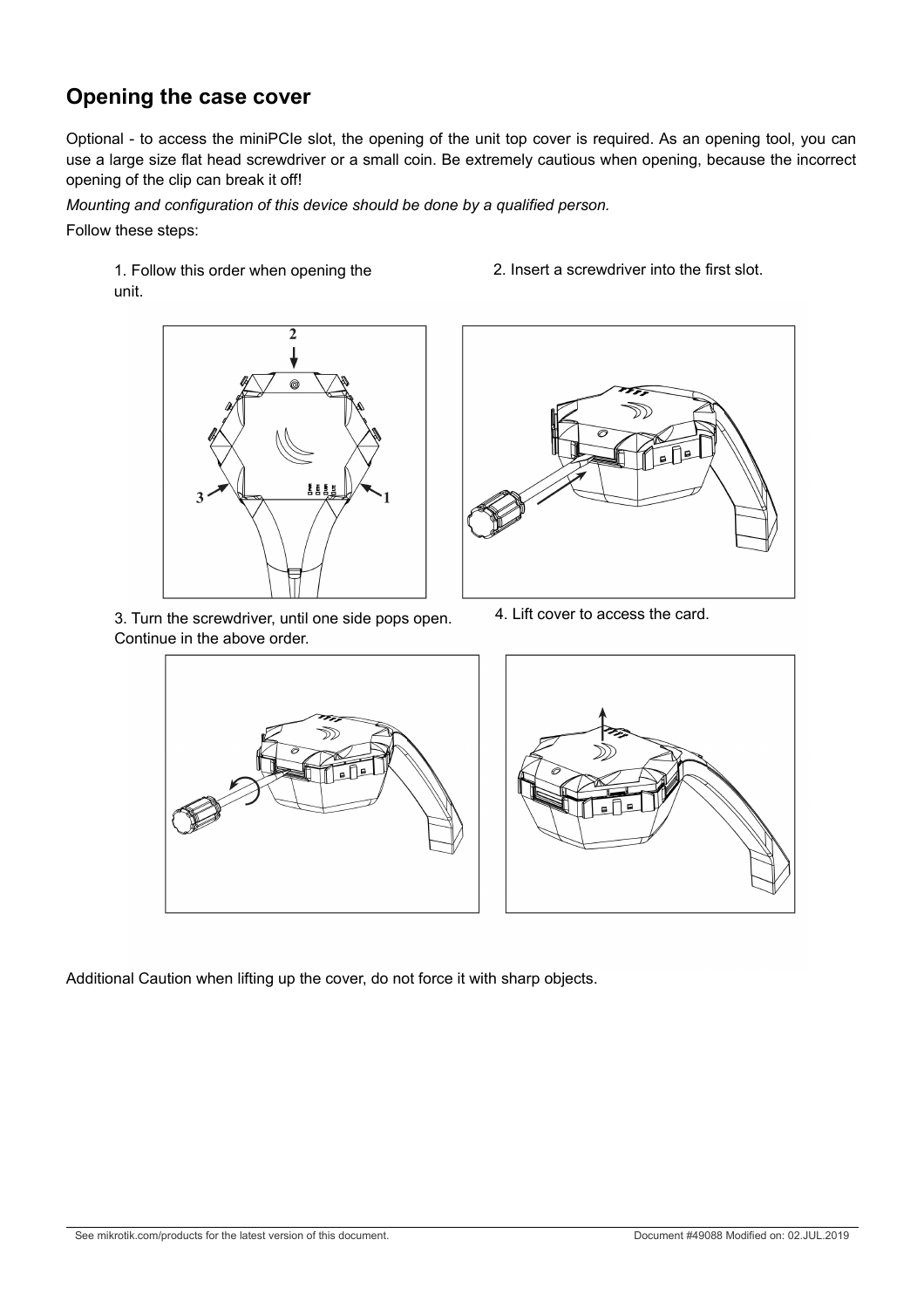### **miniPCIe slot usage**

The device is equipped with a miniPCIe slot and has already installed LTE modem. One SIM slot are provided for use together with a miniPCIe modem. SIM slot is not usable separately.

Replacing a miniPCIe module should be done by a qualified person, please follow safety precautions when handling electrical equipment:

- 1. Use a wrist grounding strap when unpacking and working with electrical components to avoid electrical discharge (ESD) damage.
- 2. Open the upper cover as shown on instruction previously.
- 3. The antenna is located underneath PCB.
- 4. Locate the miniPCIe slot on the PCB and remove two factory attached screws.



- 5. Attach provided a thick thermal pad to the card, and install the card into miniPCIe slot so that thermal pad is between PCB and card.
- 6. Insert your desired card.
- 7. Secure card in place using previously removed two screws.
- 8. Attach the grey uFL connector to the MAIN antenna connector of the modem, attach the black cable to the secondary (or AUX) connector.
- 9. Attach a thinner thermal pad to the top of the card.
- 10. Reassembly in back order.

After reassembly, slide in the SIM card from your mobile operator into the SIM slot, with the chips facing up as shown on the port label. The slot accepts miniSIM (2FF).

### **Powering**

The device can be powered from 12-57 V 802.3af/at sources and also Passive PoE injectors (one power supply and PoE injector are included).

Maximum power consumption 6 W.

Connecting to a POE Adapter:

- 1. Connect the Ethernet cable from the device to the POE port of the POE adapter.
- 2. Connect an Ethernet cable from your LAN to the LAN port of the POE adapter, please mind arrows for data and power flow.
- 3. Connect the power cord to the adapter, and then plug the power cord into a power outlet.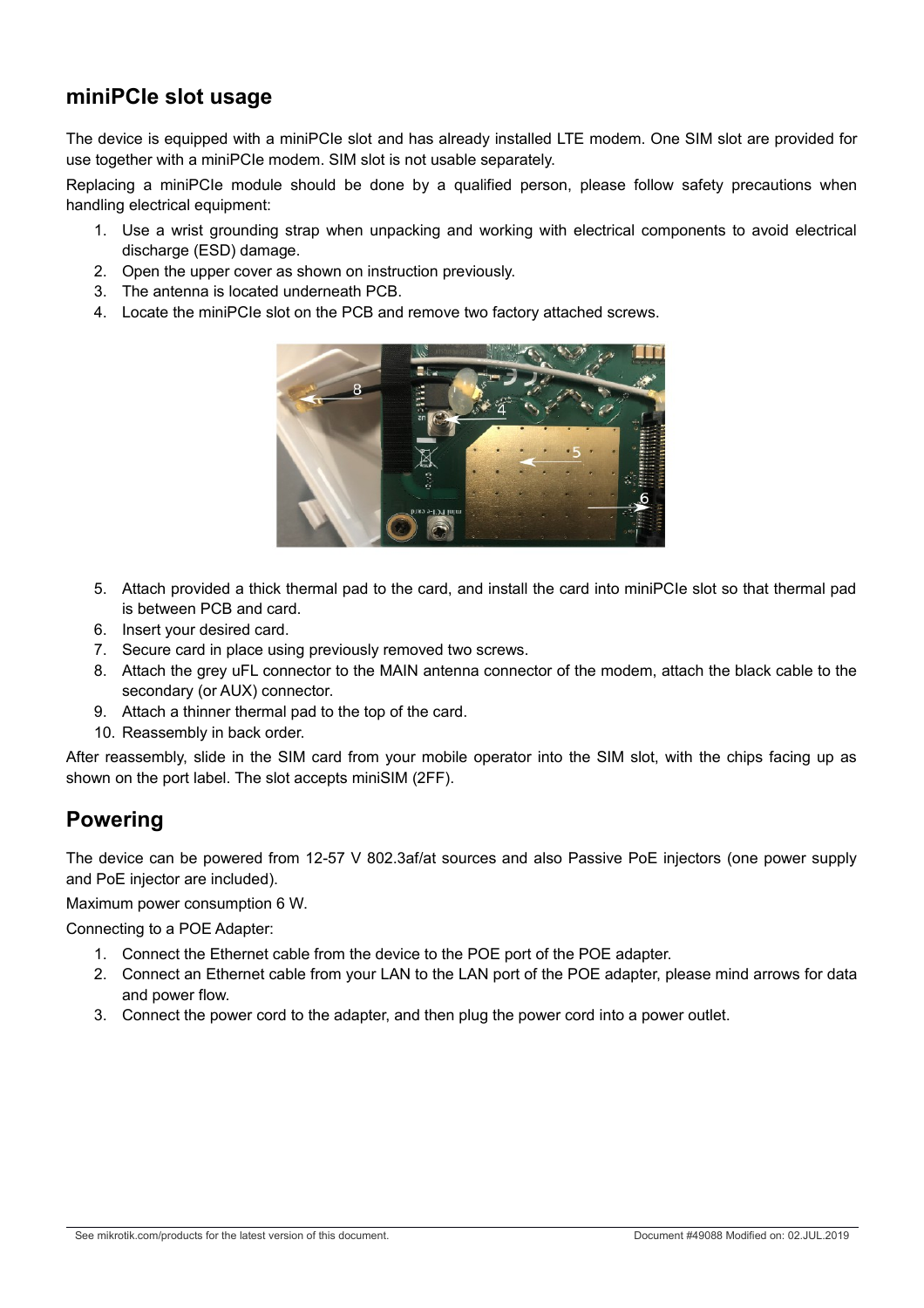### **Mounting**



- 1. Slide the included metallic mounting rings into the two slots on the back of the antenna dish.
- 2. Attach the unit to a pole, with the Ethernet port pointing downward.
- 3. Use a PH2 screwdriver to tighten the rings.
- 4. Fix the Ethernet cable to the pole using zip ties, less than one meter from the unit, to avoid the cable being pulled out of the port.
- 5. Check mounting angle and positioning.
- 6. Optional: if required, before mounting the unit, you can insert the included 5-degree adjustment adapter into the top or bottom slot where the mounting ring is inserted. This will create an additional upward or downward angle when the unit is tightened to a vertical pole.
- 7. Insert 5-degree angle adapter to one of the slots and remount the unit.

When mounting outdoors, please ensure that any cable openings are directed downwards. Use POE injector and proper grounding, this device has specially designed grounding connector under the port cover. Recommended using shielded Cat5/6 cable. The IP rating scale for this device is IP54.

*Warning! This equipment should be installed and operated with a minimum distance of 120 cm between the device and your body. Operation of this equipment in the residential environment could cause radio interference.*

# **Configuration**

Once logged in, we recommend clicking the "Check for updates" button in the QuickSet menu, as updating your RouterOS software to the latest version ensures the best performance and stability. For wireless models, please make sure you have selected the country where the device will be used, to conform with local regulations.

RouterOS includes many configuration options in addition to what is described in this document. We suggest starting here to get yourself accustomed to the possibilities: http://mt.lv/help. In case IP connection is not available, the Winbox tool (http://mt.lv/winbox) can be used to connect to the MAC address of the device from the LAN side (all access is blocked from the Internet port by default).

For recovery purposes, it is possible to boot the device from the network, see a section Reset button.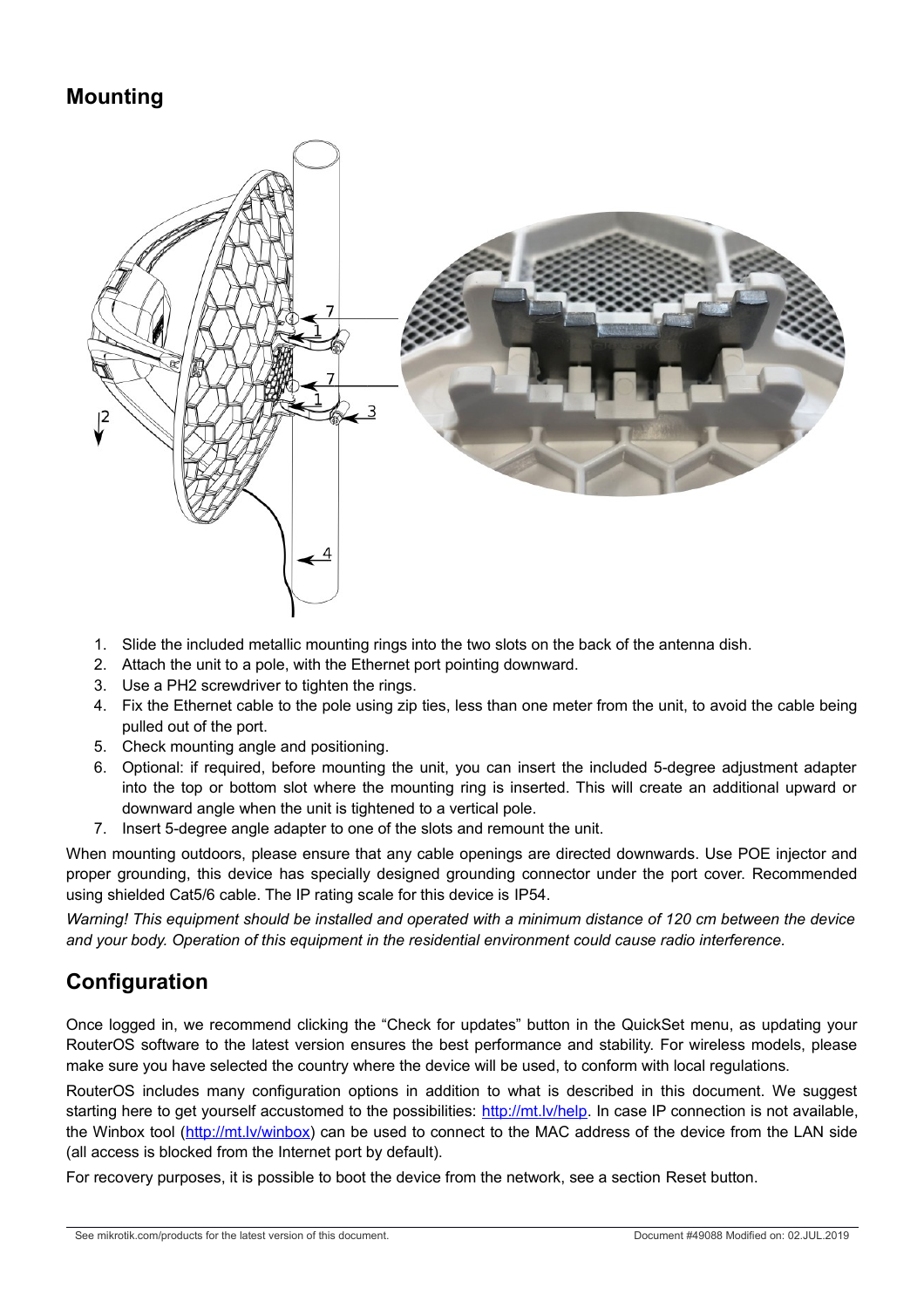# **Reset button**

The reset button has three functions:

- Release the button when a green LED starts flashing, to reset RouterOS configuration to defaults.
- Release the button when the LED turns solid green to clear all configuration and defaults.
- Release the button after LED is no longer lit (~20 seconds) to cause a device to look for Netinstall servers (required for reinstalling RouterOS over the network).

Regardless of the above option used, the system will load the backup RouterBOOT loader if the button is pressed before power is applied to the device. Useful for RouterBOOT debugging and recovery.

The device includes a grounding connection behind the Ethernet port door, which you should connect to the grounding installation of the tower or building where the device will be used. This is to substantially reduce the risk of ESD and lightning damage.

### **Mode button**

The action of the mode buttons can be configured from RouterOS software to execute any user-supplied RouterOS script. You can also disable this button. The mode button can be configured in RouterOS menu /system routerboard mode-button.

### **Specifications**

For more information about this product, specification and pictures please visit our web page: https://mikrotik.com/product/lhq lte kit

RBLHGR&R11e-LTE includes LTE modem that supports International LTE bands 1, 2, 3, 7, 8, 20, 38 and 40.

### For the US version:

https://mikrotik.com/product/lhg\_lte\_kit\_us\_

RBLHGR&R11e-LTE-US includes LTE modem that supports LTE bands 2, 4, 5 and 12, mostly used by mobile operators in United States, Canada and Latin America.

### **Operating system support**

The device supports RouterOS software version 6. The specific factory installed version number is indicated in the RouterOS menu /system resource. Other operating systems have not been tested.

# **Safety Notice**

Electric shock hazard. This equipment is to be serviced by trained personnel only. This is a class A device, operating it near residential radio equipment could cause radio interference.



# **MikroTik mobile app**

Use the MikroTik smartphone app to configure your router in the field, or to apply the most basic initial settings for your MikroTik home access point.



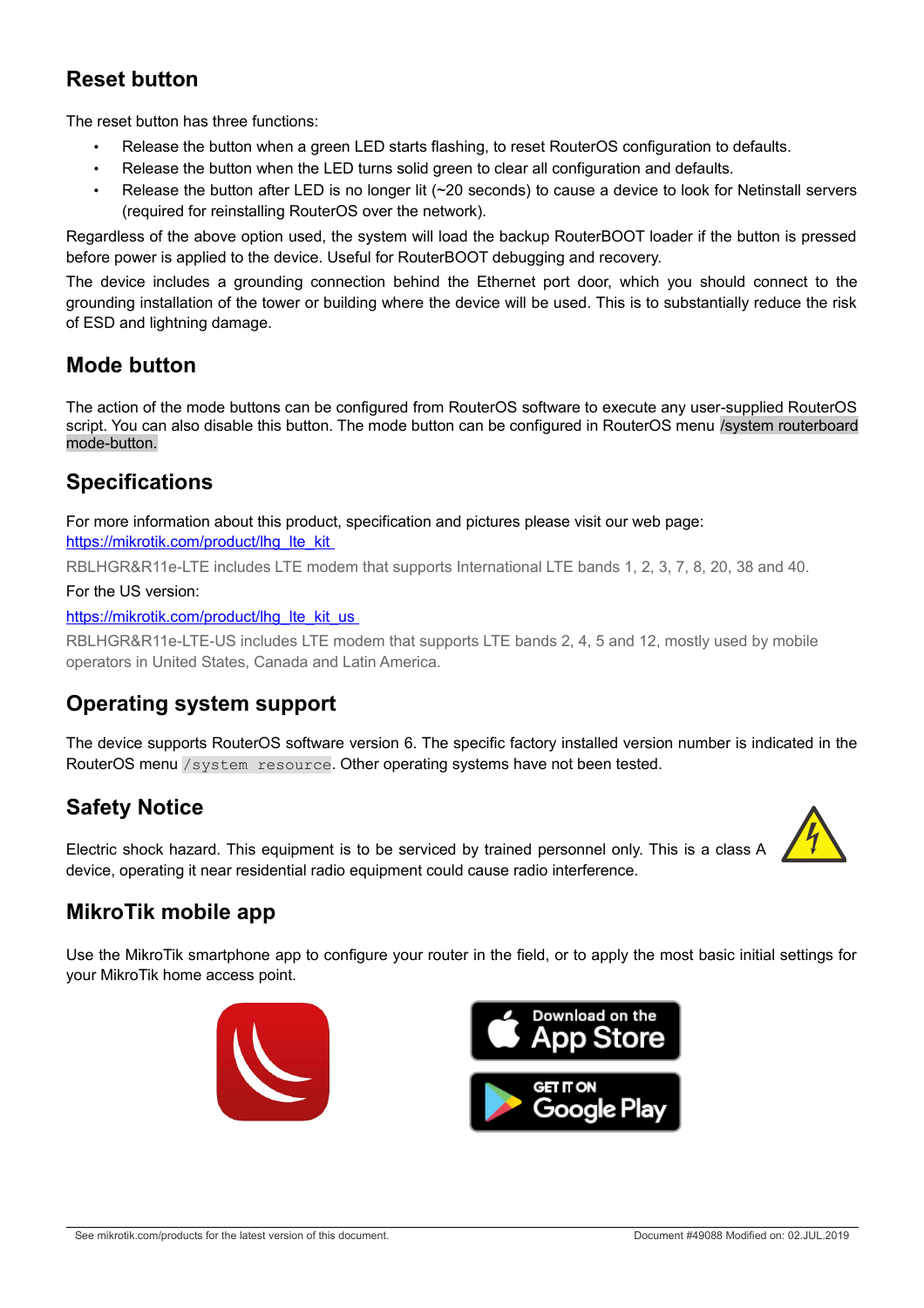# **Federal Communication Commission Interference Statement**



Contains FCC ID TV7R11ELTE, TV7R11ELTE6.

This equipment has been tested and found to comply with the limits for a Class A digital device, pursuant to Part 15 of the FCC Rules. These limits are designed to provide reasonable protection against harmful interference in a residential installation.

This equipment generates, uses and can radiate radio frequency energy and, if not installed and used in accordance with the instructions, may cause harmful interference to radio communications. However, there is no guarantee that interference will not occur in a particular installation. If this equipment does cause harmful interference to radio or television reception, which can be determined by turning the equipment off and on, the user is encouraged to try to correct the interference by one of the following measures:

- Reorient or relocate the receiving antenna.
- Increase the separation between the equipment and receiver.
- Connect the equipment into an outlet on a circuit different from that to which the receiver is connected.
- Consult the dealer or an experienced radio/TV technician for help.

FCC Caution: Any changes or modifications not expressly approved by the party responsible for compliance could void the user's authority to operate this equipment.

This device complies with Part 15 of the FCC Rules. Operation is subject to the following two conditions: (1) This device may not cause harmful interference, and (2) this device must accept any interference received, including interference that may cause undesired operation. This device and its antenna must not be co-located or operation in conjunction with any other antenna or transmitter.

IMPORTANT: Exposure to Radio Frequency Radiation.

For use of CBRS bands, the CBSD Category of the final Host equipment will be dependent on the power settings and antenna gain used.

This equipment complies with the FCC RF radiation exposure limits set forth for an uncontrolled environment. This equipment should be installed and operated with a minimum distance of 120 cm between the radiator and any part of your body.

### **Industry Canada**

Contains IC: TV7R11ELTE, TV7R11ELTE6.

This device complies with Industry Canada licence-exempt RSS standard(s). Operation is subject to the following two conditions: (1) this device may not cause interference, and (2) this device must accept any interference, including interference that may cause undesired operation of the device.

Le présent appareil est conforme aux CNR d'Industrie Canada applicables aux appareils radio exempts de licence. L'exploitation est autorisée aux deux conditions suivantes : (1) l'appareil ne doit pas produire de brouillage, et (2) l'utilisateur de l'appareil doit accepter tout brouillage radioélectrique subi, même si le brouillage est susceptible d'en compromettre le fonctionnement.

IMPORTANT: Exposure to Radio Frequency Radiation.

This equipment complies with the IC radiation exposure limits set forth for an uncontrolled environment. This equipment should be installed and operated with a minimum distance of 120 cm between the radiator and any part of your body.

Cet équipement est conforme aux limites d'exposition au rayonnement IC définies pour un environnement non contrôlé. Cet équipement doit être installé et utilisé à une distance minimale de 120 cm entre le radiateur et toute partie de votre corps.

CAN ICES-3 (B)/NMB-3(B)

See mikrotik.com/products for the latest version of this document. Document #49088 Modified on: 02.JUL.2019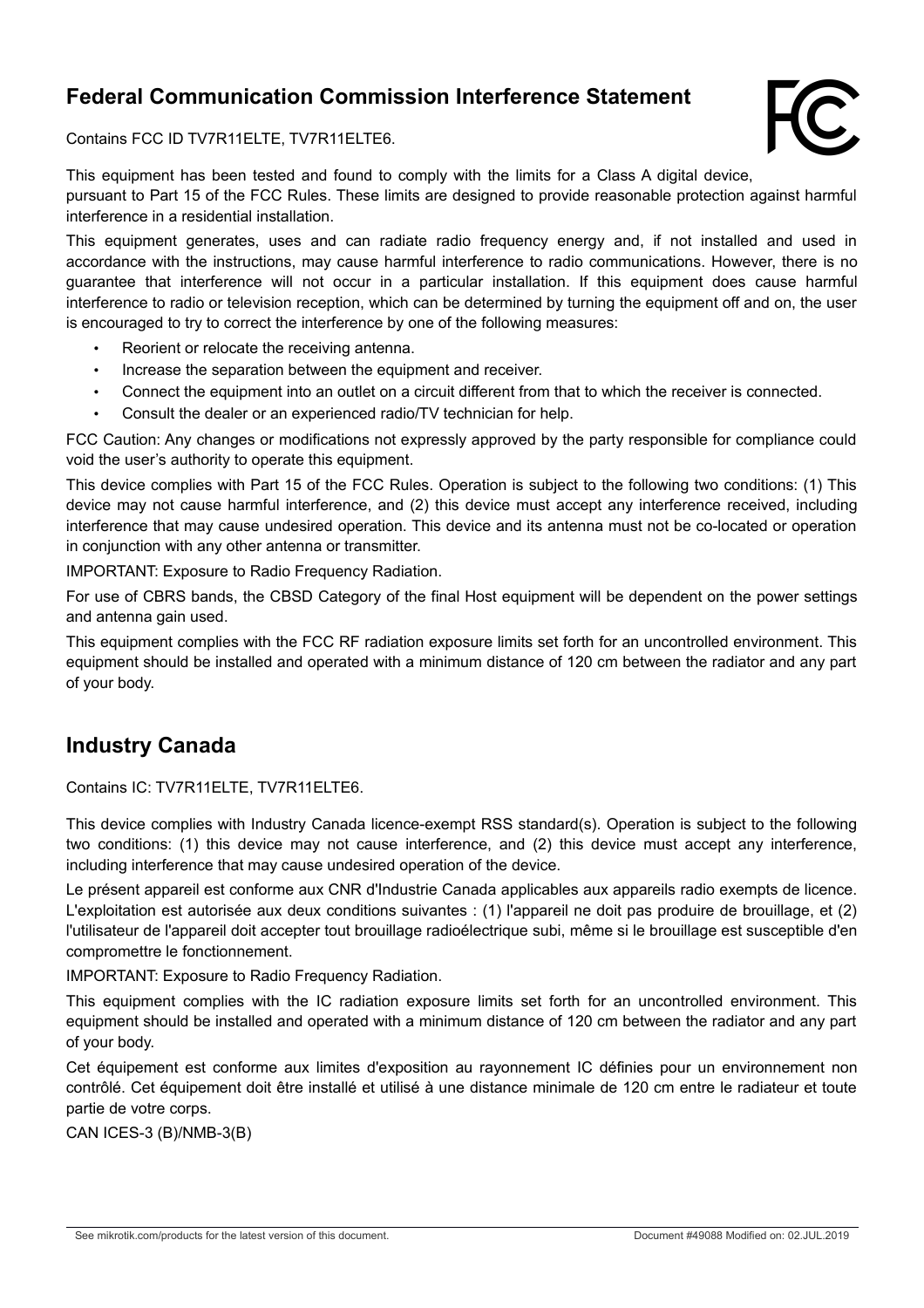### **CE Declaration of Conformity**

Manufacturer: Mikrotikls SIA, Brivibas gatve 214i Riga, Latvia, LV1039.

|    | $m$ ananaolaici. Mintrolinto Oli I, Dirvibao galvo Z i-ri i tiga, Latvia, Lv 1000                                                                                                                                                                |
|----|--------------------------------------------------------------------------------------------------------------------------------------------------------------------------------------------------------------------------------------------------|
|    | ВСС настоящото Mikrotīkls SIA декларира, че този тип радиосъоръжение RouterBOARD е в съответствие с Директива 2014/53/ЕС.                                                                                                                        |
|    | Цялостният текст на ЕС декларацията за съответствие може да се намери на следния интернет адрес: https://mikrotik.com/products                                                                                                                   |
|    | CS Tímto Mikrotīkls SIA prohlašuje, že typ rádiového zařízení RouterBOARD je v souladu se směrnicí 2014/53/EU. Úplné znění EU prohlášení o                                                                                                       |
|    | shodě je k dispozici na této internetové adrese: https://mikrotik.com/products                                                                                                                                                                   |
|    | DA Hermed erklærer Mikrotīkls SIA, at radioudstyrstypen RouterBOARD er i overensstemmelse med direktiv 2014/53/EU. EU-                                                                                                                           |
|    | overensstemmelseserklæringens fulde tekst kan findes på følgende internetadresse: https://mikrotik.com/products                                                                                                                                  |
|    | DE Hiermit erklärt Mikrotīkls SIA, dass der Funkanlagentyp RouterBOARD der Richtlinie 2014/53/EU entspricht. Der vollständige Text der EU-                                                                                                       |
|    | Konformitätserklärung ist unter der folgenden Internetadresse verfügbar: https://mikrotik.com/products                                                                                                                                           |
|    | ΕL Με την παρούσα ο/η Mikrotīkls SIA , δηλώνει ότι ο ραδιοεξοπλισμός RouterBOARD πληροί την οδηγία 2014/53/ΕΕ. Το πλήρες κείμενο της<br> δήλωσης συμμόρφωσης ΕΕ διατίθεται στην ακόλουθη ιστοσελίδα στο διαδίκτυο: https://mikrotik.com/products |
|    | EN Hereby, Mikrotīkls SIA declares that the radio equipment type RouterBOARD is in compliance with Directive 2014/53/EU. The full text of the                                                                                                    |
|    | EU declaration of conformity is available at the following internet address: https://mikrotik.com/products                                                                                                                                       |
|    | ES Por la presente, Mikrotīkls SIA declara que el tipo de equipo radioeléctrico RouterBOARD es conforme con la Directiva 2014/53/UE. El texto                                                                                                    |
|    | completo de la declaración UE de conformidad está disponible en la dirección Internet siguiente: https://mikrotik.com/products                                                                                                                   |
|    | ET Käesolevaga deklareerib Mikrotīkls SIA, et käesolev raadioseadme tüüp RouterBOARD vastab direktiivi 2014/53/EL nõuetele. ELi                                                                                                                  |
|    | vastavusdeklaratsiooni täielik tekst on kättesaadav järgmisel internetiaadressil: https://mikrotik.com/products                                                                                                                                  |
|    | Mikrotīkls SIA vakuuttaa, että radiolaitetyyppi RouterBOARD on direktiivin 2014/53/EU mukainen. EU-vaatimustenmukaisuusvakuutuksen                                                                                                               |
|    | täysimittainen teksti on saatavilla seuraavassa internetosoitteessa: https://mikrotik.com/products                                                                                                                                               |
|    | FR Le soussigné, Mikrotīkls SIA, déclare que l'équipement radioélectrique du type RouterBOARD est conforme à la directive 2014/53/UE. Le                                                                                                         |
|    | texte complet de la déclaration UE de conformité est disponible à l'adresse internet suivante: https://mikrotik.com/products                                                                                                                     |
|    | HR Mikrotīkls SIA ovime izjavljuje da je radijska oprema tipa RouterBOARD u skladu s Direktivom 2014/53/EU. Cjeloviti tekst EU izjave o                                                                                                          |
|    | sukladnosti dostupan je na sljedećoj internetskoj adresi: https://mikrotik.com/products                                                                                                                                                          |
|    | HU Mikrotīkls SIA igazolja, hogy a RouterBOARD típusú rádióberendezés megfelel a 2014/53/EU irányelvnek. Az EU-megfelelőségi nyilatkozat                                                                                                         |
|    | teljes szövege elérhető a következő internetes címen: https://mikrotik.com/products                                                                                                                                                              |
| lΤ | Il fabbricante, Mikrotīkls SIA, dichiara che il tipo di apparecchiatura radio RouterBOARD è conforme alla direttiva 2014/53/UE. Il testo                                                                                                         |
|    | completo della dichiarazione di conformità UE è disponibile al seguente indirizzo Internet: https://mikrotik.com/products                                                                                                                        |
| IS | Hér með lýsir Mikrotīkls SIA því yfir að RouterBOARD er í samræmi við grunnkröfur og aðrar kröfur, sem gerðar eru í tilskipun 2014/53/EU.                                                                                                        |
|    | Fullur texti ESB samræmisyfirlýsingar er að finna á eftirfarandi veffangi: https://mikrotik.com/products                                                                                                                                         |
| LТ | Aš, Mikrotīkls SIA, patvirtinu, kad radijo įrenginių tipas RouterBOARD atitinka Direktyvą 2014/53/ES. Visas ES atitikties deklaracijos tekstas                                                                                                   |
|    | prieinamas šiuo interneto adresu: https://mikrotik.com/products                                                                                                                                                                                  |
|    | Ar šo Mikrotīkls SIA deklarē, ka radioiekārta RouterBOARD atbilst Direktīvai 2014/53/ES. Pilns ES atbilstības deklarācijas teksts ir pieejams                                                                                                    |
|    | šādā interneta vietnē: https://mikrotik.com/products                                                                                                                                                                                             |
|    | MT B'dan, Mikrotīkls SIA, niddikjara li dan it-tip ta' tagħmir tar-radju RouterBOARD huwa konformi mad-Direttiva 2014/53/UE. It-test kollu tad-                                                                                                  |
|    | dikjarazzjoni ta' konformità tal-UE huwa disponibbli f'dan l-indirizz tal-Internet li ġej: https://mikrotik.com/products                                                                                                                         |
|    | NL Hierbij verklaar ik, Mikrotīkls SIA , dat het type radioapparatuur RouterBOARD conform is met Richtlijn 2014/53/EU. De volledige tekst van                                                                                                    |
|    | de EU-conformiteitsverklaring kan worden geraadpleegd op het volgende internetadres: https://mikrotik.com/products                                                                                                                               |
|    | NOMikrotīkls SIA erklærer herved at utstyret RouterBOARD er i samsvar med de grunnleggende krav og øvrige relevante krav i direktiv                                                                                                              |
|    | 2014/53/EU. Den fulle teksten til EU-samsvarserklæringen er tilgjengelig på følgende internettadresse: https://mikrotik.com/products                                                                                                             |
|    | PL Mikrotīkls SIA niniejszym oświadcza, że typ urządzenia radiowego RouterBOARD jest zgodny z dyrektywą 2014/53/UE. Pełny tekst                                                                                                                  |
|    | deklaracji zgodności UE jest dostępny pod następującym adresem internetowym: https://mikrotik.com/products                                                                                                                                       |
|    | PT O(a) abaixo assinado(a) Mikrotīkls SIA declara que o presente tipo de equipamento de rádio RouterBOARD está em conformidade com a                                                                                                             |
|    | Diretiva 2014/53/UE. O texto integral da declaração de conformidade está disponível no seguinte endereço de Internet:                                                                                                                            |
|    | https://mikrotik.com/products                                                                                                                                                                                                                    |
|    | ROPrin prezenta, Mikrotīkls SIA declară că tipul de echipamente radio RouterBOARD este în conformitate cu Directiva 2014/53/UE. Textul                                                                                                           |
|    | integral al declaratiei UE de conformitate este disponibil la următoarea adresă internet: https://mikrotik.com/products                                                                                                                          |
|    | SK Mikrotīkls SIA týmto vyhlasuje, že rádiové zariadenie typu RouterBOARD je v súlade so smernicou 2014/53/EÚ. Úplné EÚ vyhlásenie o                                                                                                             |
|    | zhode je k dispozícii na tejto internetovej adrese: https://mikrotik.com/products                                                                                                                                                                |
|    | SL Mikrotīkls SIA potrjuje, da je tip radijske opreme RouterBOARD skladen z Direktivo 2014/53/EU. Celotno besedilo izjave EU o skladnosti je                                                                                                     |
|    | na voljo na naslednjem spletnem naslovu: https://mikrotik.com/products                                                                                                                                                                           |
|    | SV Härmed försäkrar Mikrotīkls SIA att denna typ av radioutrustning RouterBOARD överensstämmer med direktiv 2014/53/EU. Den fullständiga                                                                                                         |
|    | texten till EU-försäkran om överensstämmelse finns på följande webbadress: https://mikrotik.com/products                                                                                                                                         |

### **MPE statement**

This equipment complies with EU radiation exposure limits set forth for an uncontrolled environment. This equipment should be installed and operated with minimum distance of 20 cm between the radiator and your body, unless specifically stated otherwise in page 1 of this document. In RouterOS you must specify your country, to make sure local wireless regulations are observed.

This device meets Maximum 2G/3G/4G LTE per ETSI regulations.

#### **Frequency bands terms of use**

|               |  |            | Frequency range (for applicable models) Channels used Maximum Output Power (EIRP) Restriction |                                                        |  |
|---------------|--|------------|-----------------------------------------------------------------------------------------------|--------------------------------------------------------|--|
| 2412-2472 MHz |  | $-13$      | 20 dBm                                                                                        | Without any restriction to use in all EU Member States |  |
| 5150-5250 MHz |  | $26 - 48$  | 23 dBm                                                                                        | Restricted to indoor use only*                         |  |
| 5250-5350 MHz |  | $52 - 64$  | $20$ dBm                                                                                      | Restricted to indoor use only*                         |  |
| 5470-5725 MHz |  | 1100 - 140 | 27 dBm                                                                                        | Mithout any restriction to use in all EU Member States |  |

*\* It is the customer's responsibility to follow local country regulations, including operation within legal frequency channels, output power, cabling requirements, and Dynamic Frequency Selection (DFS) requirements. All Mikrotik radio devices must be professionally installed!*

*According to Commission Decision 2000/299/EC (6 April 2000), the product falls under the scope of Class 2.*

*Note. Information contained here is subject to change. Please visit the product page on www.mikrotik.com for the most up to date version of this document.*